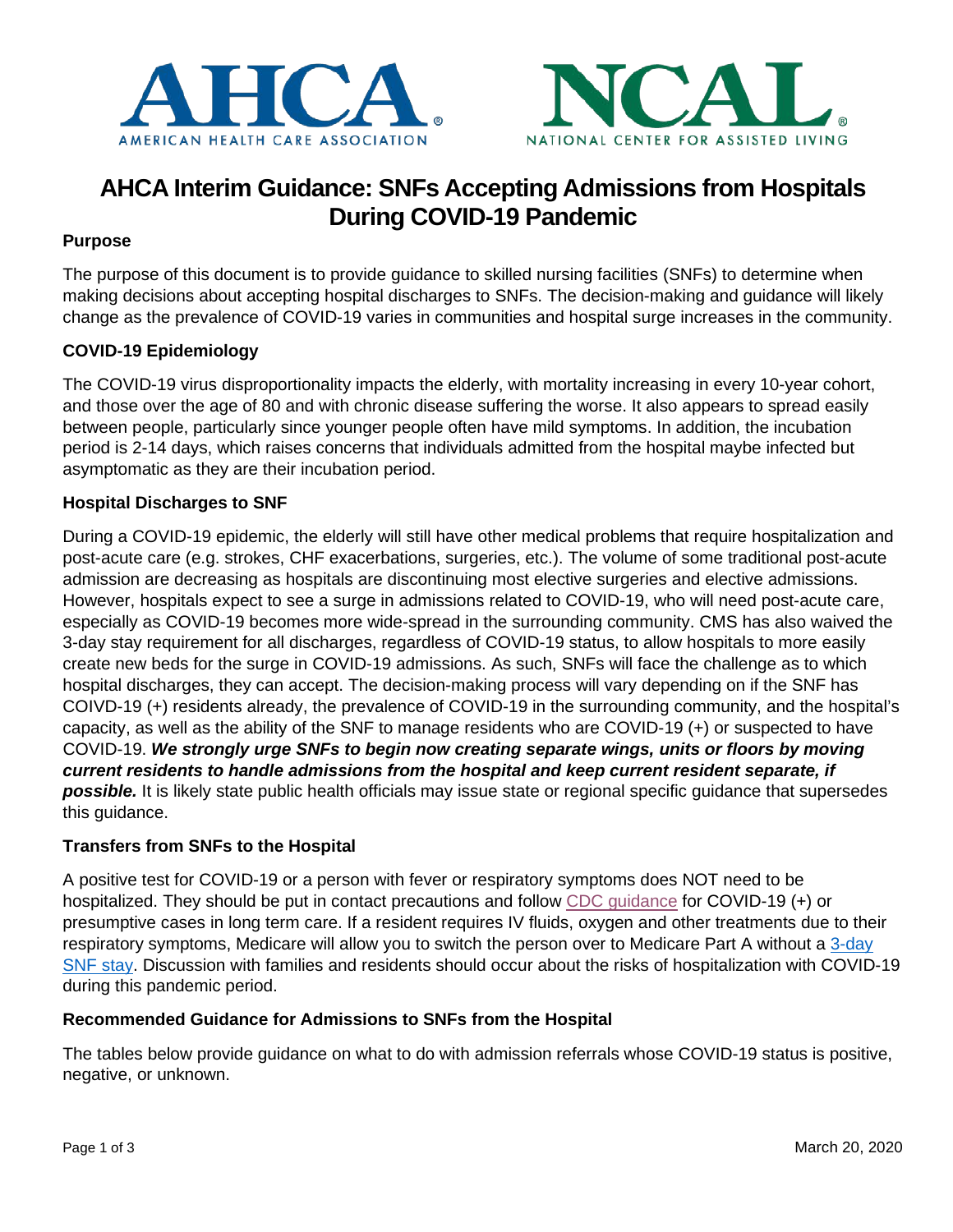#### **Table 1: Accepting Hospital Admission when there are no COVID-19 cases present in the SNF**

The following are potential steps that can be taken to reduce the spread of COVID-19 in your SNF. These are referenced in the tables below.

- 1. Monitor for fever & respiratory symptoms.
- 2. Put in single room.
- 3. Place in contact precautions per CDC guidance based on new **Strategies to optimize PPE supplies**.
- 4. Limit contact with other residents until new information from CDC becomes available.
- 5. Create separate wing/unit or floor to accept patients. This may mean moving residents in facility to create a new unit/floor. Limit staff working between units as much as possible.
- 6. Cohort in rooms (and wings if possible) with other COVID-19 (+) residents or those suspected with COVID-19.

|                                                                                                     | <b>Patient is tested</b><br><b>COVID-19 (-)</b><br>Or no history of COVID-19  | <b>Patient COVID</b><br>Status unknown<br>$(asymptomatic)^1$                                                                                                   | Patient tests positive for<br>COVID-19 in hospital or<br>suspected with COVID | Patient had a positive test for<br>COVID-19 and has recovered<br>(ideally, has 1 negative COVID-<br>$19$ test)                                   |
|-----------------------------------------------------------------------------------------------------|-------------------------------------------------------------------------------|----------------------------------------------------------------------------------------------------------------------------------------------------------------|-------------------------------------------------------------------------------|--------------------------------------------------------------------------------------------------------------------------------------------------|
| No COVID-19 threat<br>(Usual circumstance)                                                          | Admit patient per usual<br>circumstances.                                     | Not Applicable                                                                                                                                                 | Not Applicable                                                                | Not Applicable                                                                                                                                   |
| COVID-19 cases present not in<br>the surrounding hospital<br>catchment area                         | Admit patient and<br>$\bullet$ #1 at least daily                              | Admit patient and<br>$\bullet$ #1 at least daily                                                                                                               | Do not admit patient.                                                         | Admit patient, and<br>$\bullet$ #1 at least per shift<br>•  #4<br>$\bullet$ #2 if possible<br>• #5 if COVID-19 test not<br>possible at discharge |
| COVID-19 cases present in the<br>surrounding community of<br>hospital catchment area                | Admit patient and<br>$\bullet$ #1 per shift                                   | Admit patient, and<br>#1 per shift<br>$\bullet$<br>#2 or cohort with other recent<br>admissions                                                                | Do not admit patient.                                                         | Admit patient, and<br>• #1 at least per shift<br>•  #4<br>$\bullet$ #2 if possible<br>$\bullet$ #5 if COVID-19 test not<br>possible at discharge |
| COVID-19 cases wide-spread in<br>the surrounding community and<br>hospitals are at or past capacity | Admit patient and<br>$\bullet$ #1 per shift<br>$\bullet$ #4<br>#2 if possible | Admit patient, and<br>#1 per shift<br>$\bullet$<br>#2 or cohort with other recent<br>$\bullet$<br>admissions<br>#4<br>$\bullet$<br>#5 if possible<br>$\bullet$ | Do not admit patient.                                                         | Admit patient, and<br>$\bullet$ #1 at least per shift<br>•  #4<br>$\bullet$ #2 if possible<br>• #5 if COVID-19 test not<br>possible at discharge |

*1For hospital discharges with symptoms of fever, facilities should ask the hospital to perform a COVID-19 test and then base decisions on the test results. If COVID-19 (-) they*  should be admitted and managed per usual care for respiratory symptoms adopting new CDC guidance for strategies to optimize PPE supplies. If testing is not available, then the *facility should assume the person is COVID-19 (+). Additionally, patients with fever and respiratory symptoms should have a negative flu test.*

*NOTE: If the patient's condition and reason for admission requires transmission-based precautions other than related to COVID-19, the facility should follow those recommendations as best possible given the new CDC guidance [for Strategies to optimize PPE supplies.](https://www.cdc.gov/coronavirus/2019-ncov/hcp/ppe-strategy/index.html)*